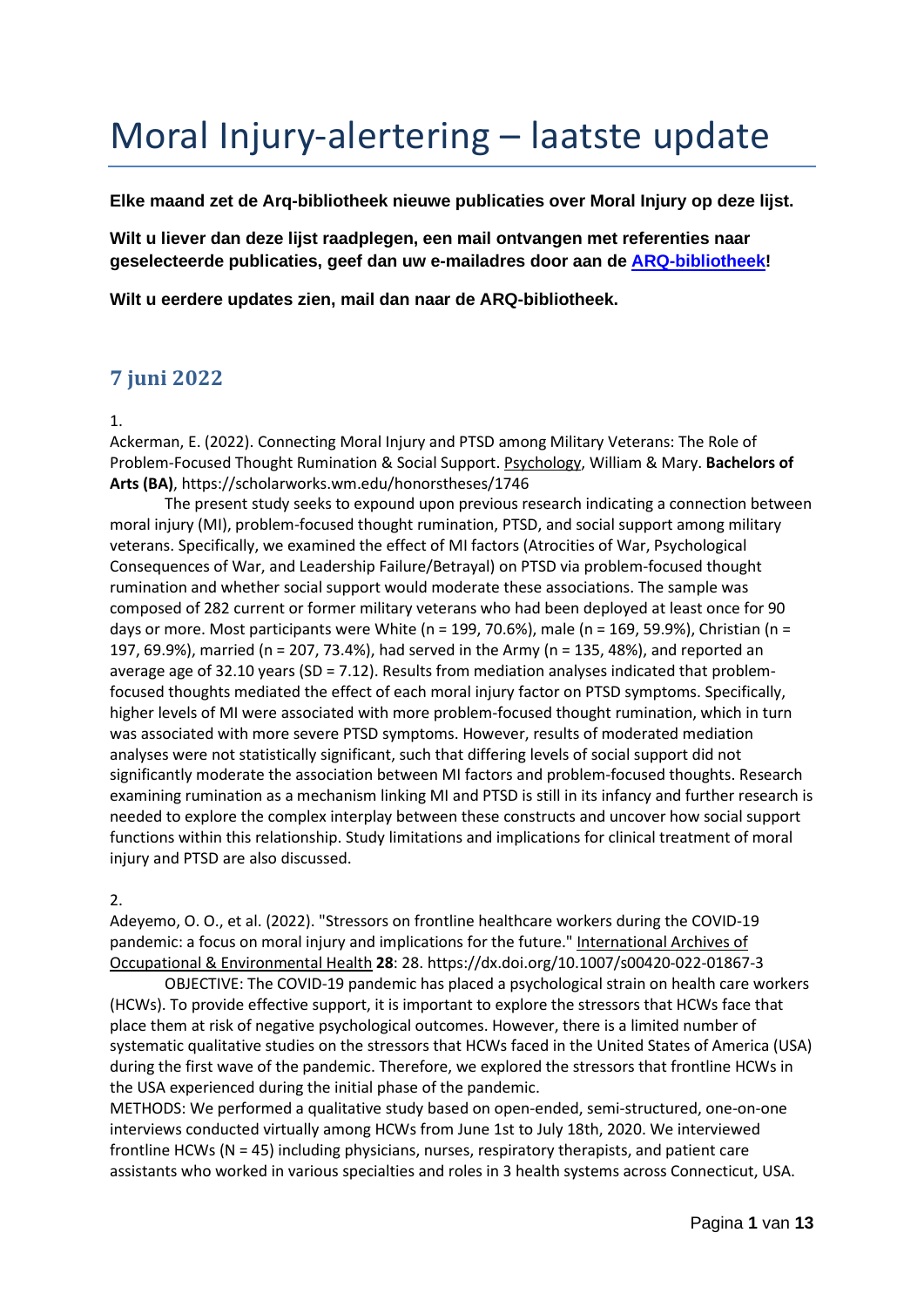We offered participants a \$25 gift card as a token of appreciation. We used inductive techniques derived from grounded theory to develop themes.

RESULTS: We identified 3 main themes related to stressors experienced by HCWs during the initial phase of the pandemic namely: (1) Stress of witnessing an unprecedented number of deaths and the impact on patient families; (2) Stress of changing work environment and unmet professional expectations and; (3) Concern for safety in personal life. Furthermore, we highlight experiences that HCWs faced that place them at risk of developing a moral injury.

CONCLUSIONS: Our findings highlight stressors faced by HCWs that could aid in the provision of wellguided support to HCWs in the present and post-pandemic era.

3.

Akhtar, M., et al. (2022). "Moral injury and psychological resilience among healthcare professionals amid COVID-19 pandemic." Pakistan Journal of Medical Sciences **38**(5). 10.12669/pjms.38.5.5122

Objectives: The present research studied moral injury and psychological resilience in healthcare professionals amid COVID-19 pandemic. Relationship between moral injury and resilience was explored in addition to finding the difference in study variables based on socio-demographics factors.Methods: This cross-sectional research was carried out from August 2020 to January 2021. A sample of 108 healthcare professionals including doctors, nurses, and paramedical staff was collected through purposive sampling technique. Data was gathered through face-to-face survey method and online forum using psychometrically sound tools.Results: Findings revealed that more than two third of the sample (69.44%) has high level of moral injury which is clinically significant while only 30.56% fall within normal range. Moral injury has significant positive correlation with number of work hours (p < .05) whereas negative correlation with resilience (p &lt; .01) and years of experience (p < .05). Women and health care professionals belonging to psychiatry department have reported to experience significantly high level of moral injury (p &It; .01). Conclusion: The findings of the study are helpful for stakeholders of health care system to better understand and prepare for the situations that brings moral injury and challenge psychological resilience particularly in times of pandemic, humanitarian crisis, or natural disasters.doi:

https://doi.org/10.12669/pjms.38.5.5122How to cite this:Akhtar M, Faize FA, Malik RZ, Tabusam A. Moral injury and psychological resilience among healthcare professionals amid COVID-19 pandemic. Pak J Med Sci. 2022;38(5):1338-1342. doi: https://doi.org/10.12669/pjms.38.5.5122This is an Open Access article distributed under the terms of the Creative Commons Attribution License (http://creativecommons.org/licenses/by/3.0), which permits unrestricted use, distribution, and reproduction in any medium, provided the original work is properly cited.

4.

Benatov, J., et al. (2022). "Moral injury, depression, and anxiety symptoms among health and social care workers during the COVID-19 pandemic: The moderating role of belongingness." International Journal of Social Psychiatry: 207640221099421. https://dx.doi.org/10.1177/00207640221099421

BACKGROUND: The COVID-19 pandemic can affect health and social care workers' (HSCWs') mental health in their role as frontline workers in this crisis. The pandemic poses unique challenges to HSCWs as they face morally daunting decisions while working with limited knowledge and resources. This study primary objective was to examine the moderating role of thwarted belongingness in the relationships between HSCWs' exposure to potentially morally injurious events (PMIEs) and moral injury symptoms, depression, and anxiety.

METHOD: A sample of 296 Israeli HSCWs completed validated self-report questionnaires that include measures of depression, anxiety, PMIE exposure, moral injury symptoms, and a sense of thwarted belongingness.

RESULTS: About one-third (33.6%) of the sample met the criteria for major depression and 21.5% for generalized anxiety. Beyond demographic and work-related characteristics, PMIEs contributed to depression and anxiety levels. The indirect effect of PMIE exposure on anxiety/depression symptoms through MI symptoms was significant only at high levels of thwarted belongingness among HSCWs.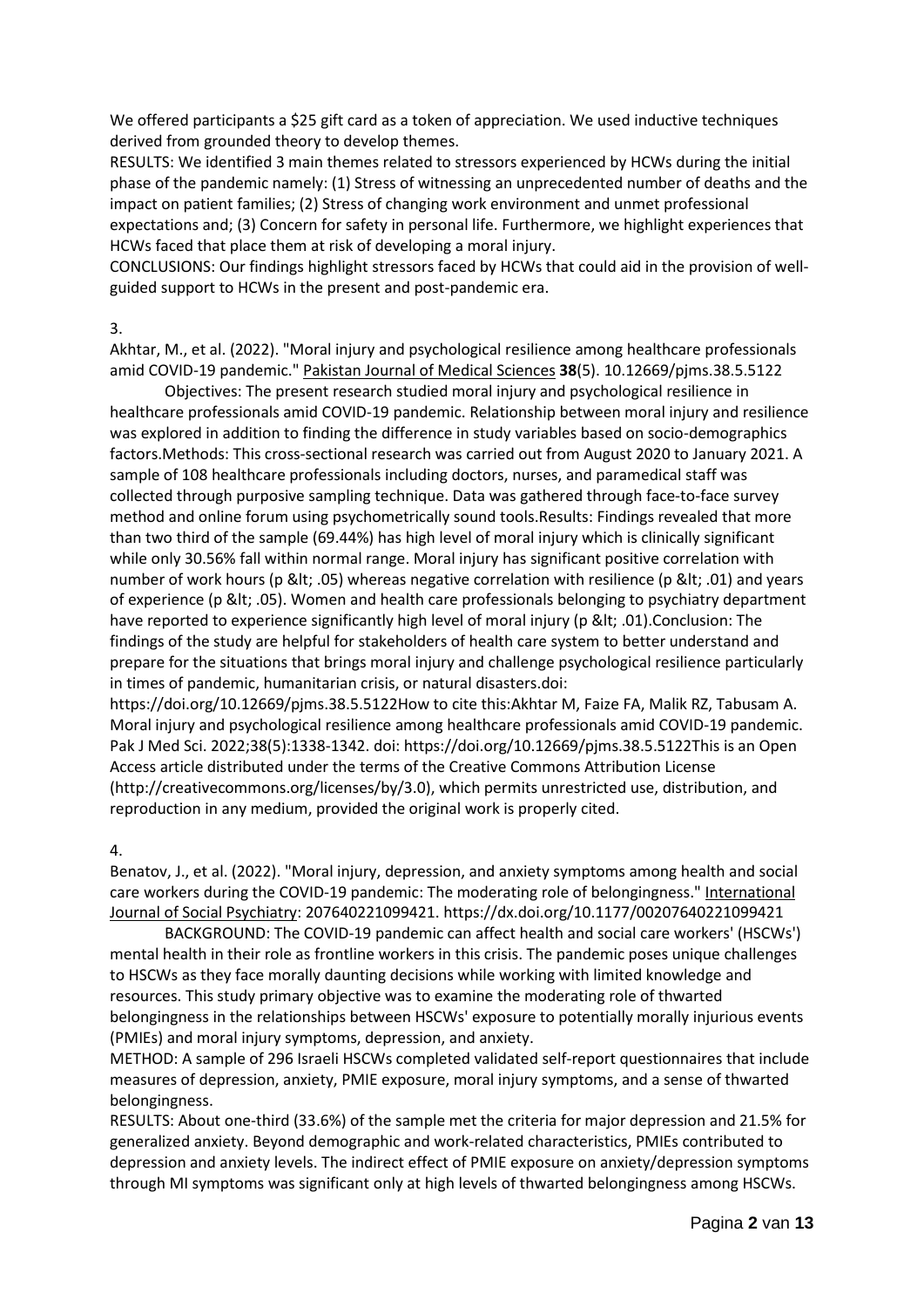Thus, greater PMIE exposure contributes to more MI symptoms, which, in turn, is linked to higher levels of anxiety/depression symptoms among HSCWs with high levels of thwarted belongingness. LIMITATIONS: Cross-sectional design, self-report questionnaires, sample limited to Israeli HSCWs. CONCLUSIONS: The study's findings highlight the mental burden of HSCWs during the COVID-19 pandemic and the critical contribution of PMIE exposure and thwarted belongingness to this burden. Clinicians treating HSCWs coping with depression and anxiety following the COVID-19 should also attend to moral injury symptoms as well to the belongingness experience.

#### 5.

Brennan, C. J., et al. (2022). "Morally injurious events and post-traumatic embitterment disorder in UK health and social care professionals during COVID-19: a cross-sectional web survey." BMJ open **12**(5): e054062. https://dx.doi.org/10.1136/bmjopen-2021-054062

OBJECTIVE: To estimate the prevalence and predictors of morally injurious events (MIEs) and post-traumatic embitterment disorder (PTED) in UK health and social care professionals during the COVID-19 pandemic.

DESIGN: Cross-sectional study.

SETTING: September-October 2020 in the UK. Online survey hosted on Qualtrics, and recruited through Prolific.

PARTICIPANTS: 400 health and social care workers, aged 18 or above and living and working in the UK during the pandemic.

MAIN OUTCOME MEASURES: MIEs were assessed using the Moral Injury Events Scale and PTED was assessed using the PTED self-rating scale. Potential predictors were measured using surveys of exposure to occupational stressors, optimism, self-esteem, resilient coping style, consideration of future consequences and personal belief in a just world.

RESULTS: 19% of participants displayed clinical levels of PTED, and 73% experienced at least one COVID-related MIE. Exposure to occupational stressors increased the risk of experiencing PTED and MIEs, whereas personal belief in a procedurally just world, which is the belief that they experienced fair processes, was a protective mechanism.

CONCLUSIONS: MIEs and PTED are being experienced by UK health and social care professionals, particularly in those exposed to work-related stressors.

6.

Burkman, K., et al. (2022). "Treatment for Moral Injury: Impact of Killing in War." Current Treatment Options in Psychiatry: 1-14. 10.1007/s40501-022-00262-6

Veterans who kill in war are at risk of developing negative mental health problems including moral injury, PTSD, spiritual distress, and impairments in functioning. Impact of Killing (IOK) is a novel, cognitive-behaviorally based treatment designed to address the symptoms associated with killing that focuses on self-forgiveness and moral repair through cultivation of self-compassion and perspective-taking exercises, such as letter writing, and active participation in values-driven behavior.

7.

Cappuccio, M. L., et al. (2022). "A Taste of Armageddon: A Virtue Ethics Perspective on Autonomous Weapons and Moral Injury." Journal of Military Ethics: 1-20. 10.1080/15027570.2022.2063103

ABSTRACTAutonomous weapon systems (AWS) could in principle release military personnel from the onus of killing during combat missions, reducing the related risk of suffering a moral injury and its debilitating psychological effects. Does it follow that the armed forces are obliged to replace human soldiers with machines to reduce the incidence of moral injuries? We address this question from a virtue ethics perspective that construes moral injury as a form of character deterioration, a disgrace that just societies and institutions are morally committed to preventing. The question is divided in two sub-questions: (1) can the use of AWS reduce the risk of moral injury and is such a solution more effective than similar ones? (2) Is the use of AWS an ethically desirable solution to prevent moral injury or does it carry unethical implications that make it ultimately unsuitable? We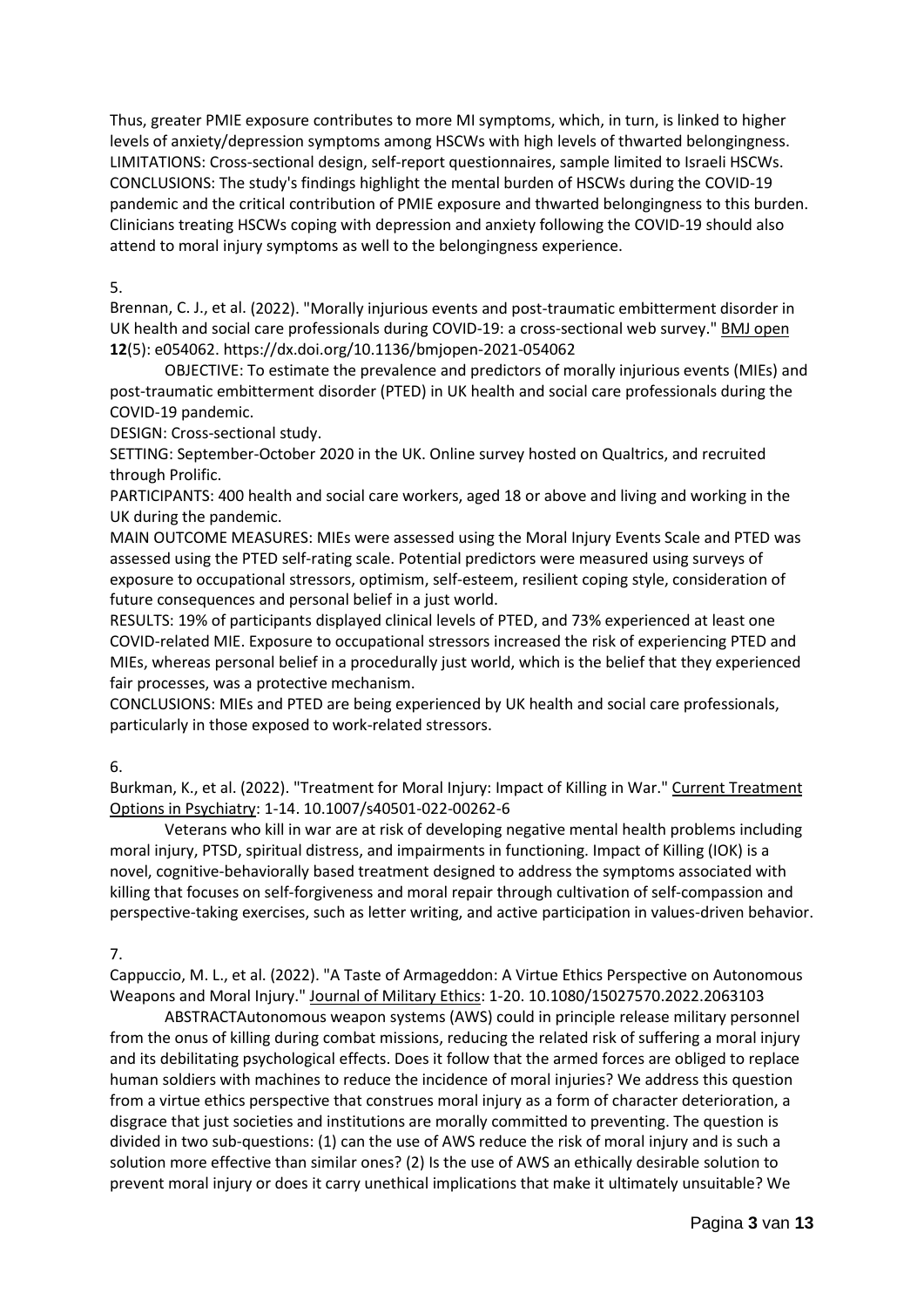tackle these questions comparing the opposite risks of character deterioration represented by moral injury and moral deskilling, discussing how the proposed solution evokes problematic trade-offs for the cultivation of military virtue.

#### 8.

Cole, S. M. (2022). Time For A Change? The Lived Experiences of Abortion Workers Who Left The Industry. Department of Community Care and Counseling; School of Behavioral Sciences. Lynchburg, VA, Liberty University. **Doctor of Education**,

https://digitalcommons.liberty.edu/cgi/viewcontent.cgi?article=4659&context=doctoral

The purpose of this phenomenological study was to gain insight and understanding into the lived experiences of those who have worked in a medical facility or freestanding clinic providing abortion services and who eventually chose to leave the industry due to moral distress. Two research questions are addressed in this study: What is the lived experience of former abortion workers who left the field due to moral distress both before and after their transition from the industry? And, What were (and are) the perceived bio-psycho-social-spiritual impacts of abortion work for those who ultimately left the field due to moral distress? A comprehensive review of the literature discusses abortion, the political landscape of abortion, abortion workers, moral ideology, moral distress, moral injury, forgiveness, influence of global meaning, and spirituality. Fourteen participants who are affiliated with an organization that assists individuals exiting the abortion industry were interviewed for this study. Phenomenological hermeneutic theory was the method utilized to gather, explore and interpret the transcribed narratives given by the interviewees. Specifically, the computer software NVivo and van Manen's six-step research paradigm were utilized to transcribe, analyze and interpret the data. Finally, themes emerging from the data that are presented in detail include Shifting View of Abortion: From ProChoice to Pro-Life, Memorable Experiences During Tenure in Abortion Industry, Difficult Work Environment, Bio-Psycho-Socio-Spiritual Conflict, and A Turning Point, and topics of discussion are Stigma of Abortion Work, Work Experiences and Environment, Bio-PsychoSocio-Spiritual Effects, Aspects of Moral Distress and Moral Injury, and Steps toward Healing.

#### 9.

Cordial, T. A. (2022). "Moral injury and the potential for suicide: an analysis of thwarted belongingness and perceived burdensomeness among veterans and active-duty personnel." Dissertation Abstracts International: Section B: The Sciences and Engineering **83**(7-B): No Pagination Specified.

https://ovidsp.ovid.com/ovidweb.cgi?T=JS&CSC=Y&NEWS=N&PAGE=fulltext&D=psyc18&AN=2022- 34083-087

There remains a paucity of theory-driven research that explores the pathway to suicide among morally injured individuals. The Interpersonal Psychological Theory of Suicide proposes a framework of three factors (i.e., Thwarted Belongingness [TB], Perceived Burdensomeness [PB], and capability for suicide) that may help predict risk of suicide. This study examined whether expressions of moral injury (MI) predicted TB and PB above and beyond demographic variables and psychological factors (i.e., posttraumatic stress disorder [PTSD] and depression). This study utilized archival data and included 203 active-duty military and veterans. Participants completed the Expressions of Moral Injury Scale-Military Version (EMIS-M), Interpersonal Needs Questionnaire (INQ-15), PTSD Checklist for DSM-5 (PCL-5), and the Patient Health Questionnaire (PHQ-8). Four hierarchical regression models evaluated the nonexperimental prediction of PB and TB: 1) PB: MI over Demographics and Psychological Factors; 2) PB: Demographics and Psychological Factors over MI; 3) TB: MI over Demographics and Psychological Factors; and 4) TB: Demographics and Psychological Factors over MI. Demographic and psychological factors accounted for a greater percentage of total variance of PB (Model 1: R2 = .394, p < .001) and TB (Model 3: R2 =.407, p < .001); however, MI predicted unique variance of PB and TB (Model 1: DELTAR2 = .077, p < .001; Model 3: DELTAR2 = .027, p < .005). Results suggest that assessment of MI may increase the detectability of TB and PB and subsequently,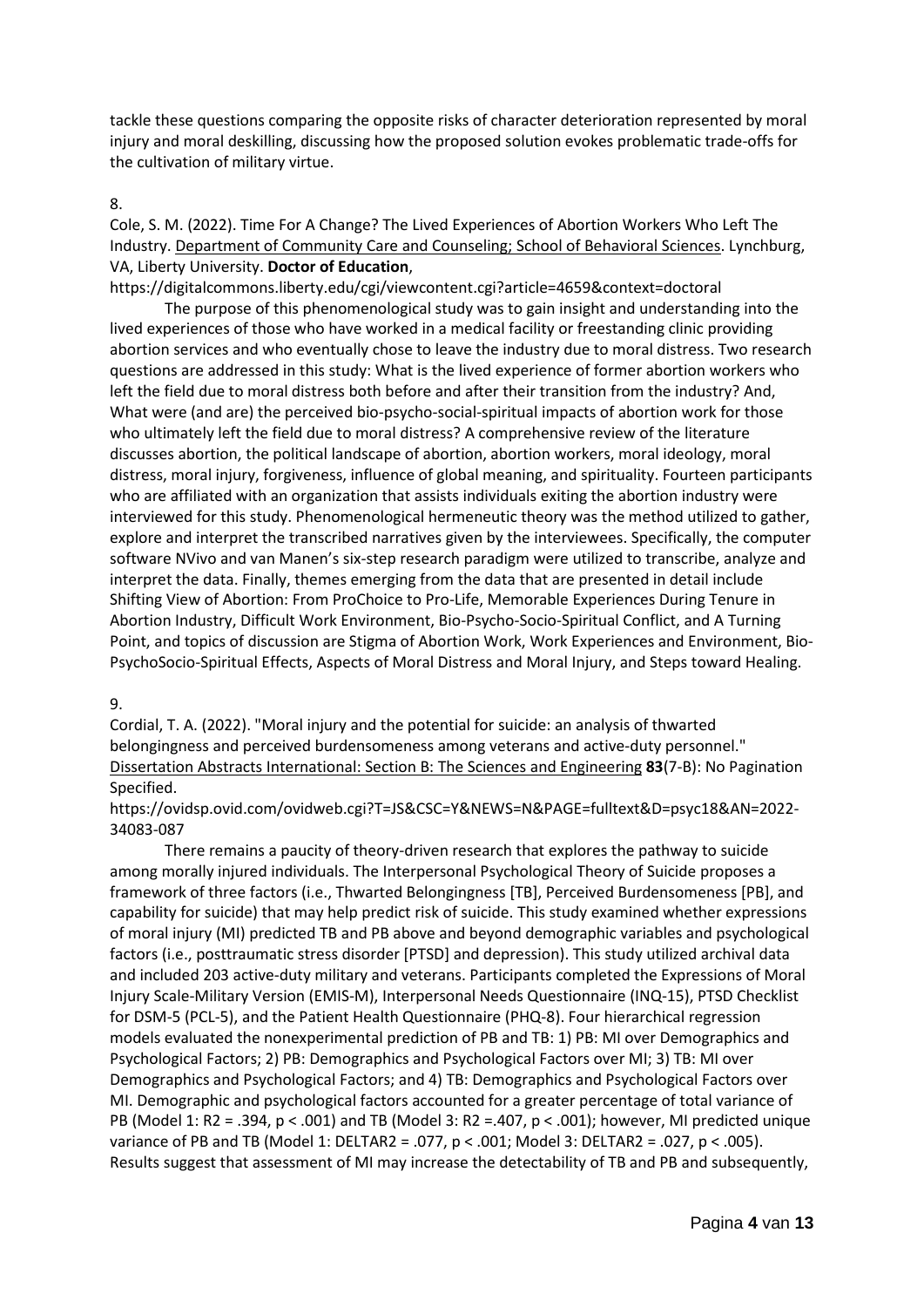risk of suicide. Strengths, limitations, and future research and clinical implications are discussed. (PsycInfo Database Record (c) 2022 APA, all rights reserved)

#### 10.

Easterbrook, B., et al. (2022). "Risk Factors for Moral Injury Among Canadian Armed Forces Personnel." Frontiers in psychiatry Frontiers Research Foundation **13**: 892320. https://dx.doi.org/10.3389/fpsyt.2022.892320

Objectives: The traumatic nature of high-risk military deployment events, such as combat, is well-recognized. However, whether other service-related events and demographic factors increase the risk of moral injury (MI), which is defined by consequences of highly stressful and morally-laden experiences, is poorly understood. Therefore, the objective of this study was to examine determinants of MI in Canadian Armed Forces (CAF) personnel.

Methods: Data were obtained from the 2018 Canadian Armed Forces Members and Veterans Mental Health Follow-up Survey (CAFVMHS; unweighted n = 2,941). To identify military characteristics, sociodemographic variables, and deployment-related factors associated with increased levels of MI, a series of multiple linear regressions were conducted across deployed and non-deployed groups. Results: When all variables were considered among the deployed personnel, rank, experiencing military related sexual trauma, child maltreatment (i.e., physical abuse, emotional abuse and neglect), and stressful deployment experiences were significant predictors of increased MI total scores (beta = 0.001 to beta = 0.51,  $p < 0.05$ ). Feeling responsible for the death of an ally and inability to respond in a threatening situation were the strongest predictors of MI among stressful deployment experiences. Within the non-deployed sample, experiencing military-related or civilian sexual trauma and rank were significant predictors of increased MI total scores (beta = 0.02 to beta = 0.81,  $p < 0.05$ ).

Conclusion: Exposure to stressful deployment experiences, particularly those involving moral-ethical challenges, sexual trauma, and childhood maltreatment were found to increase levels of MI in CAF personnel. These findings suggest several avenues of intervention, including education and policies aimed at mitigating sexual misconduct, as well as pre-deployment training to better prepare military personnel to deal effectively with morally injurious experiences.

#### 11.

Eunyoung, J. (2022). "Mediating role of self-compassion in the association between moral injury and depression among Korean youths." Heliyon **8**(5): e09429.

https://doi.org/10.1016/j.heliyon.2022.e09429

Background Beyond the trauma research, it was assumed that ordinary younger people can experience moral injury, leading to depression. Based on this assumption, this study investigated the mediating pathways by which moral injury, caused by oneself, others, and by betrayal of others, impacts depression through self-compassion. Methods Overall, 1,567 South Korean youths responded to an online survey that employed three scales: the Moral Injury Experience Scale, the Korean version of the Self-Compassion Scale, and the Korean version of the Center for Epidemiologic Studies Depression Scale. A mediation analysis was used to examine whether moral injury predicted depression through positive (self-kindness, mindfulness, and common humanity) and negative components (self-judgment, isolation, and over-identification). Results The results showed that the three types of moral injury (by oneself, by others, and by betrayal of others) had a significant direct effect on depression and a significant indirect effect via the negative components, while the three positive components did not have any significant mediating effect. Conclusions Overall, a sociocultural explanation, in addition to the existing theoretical frameworks, is required to understand the depression occurring in the current young generation in South Korea.

#### 12.

Gibson, S. (2022). Moral Distress, Burnout, and Moral Injury in Healthcare Professionals. Anthropology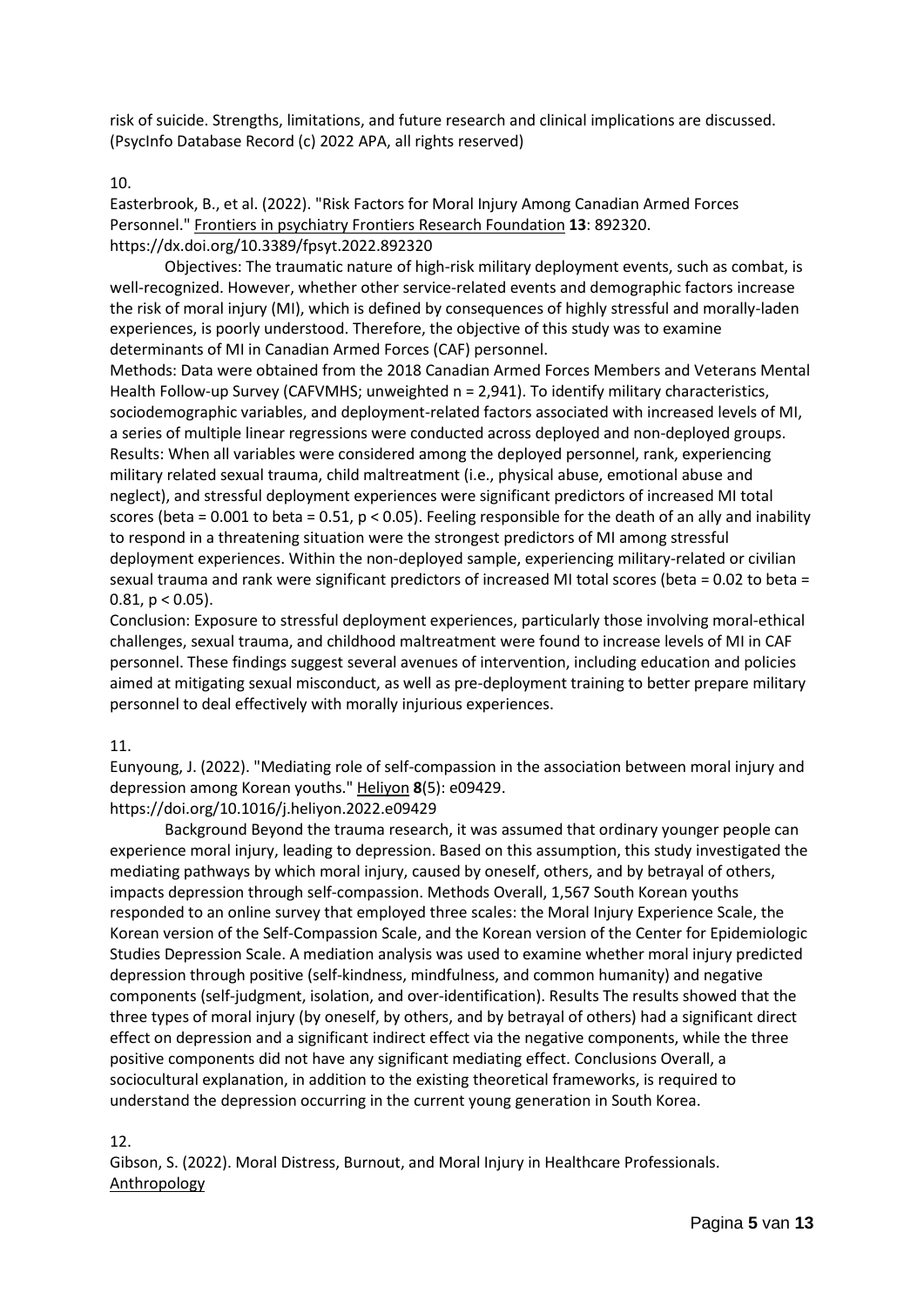#### J. William Fulbright College of Arts and Sciences. Fayetteville, University of Arkansas. **Honors Studies; Bachelor of Science**, https://scholarworks.uark.edu/anthuht/5

For doctors and other health care professionals, experiences of care too often involve burnout and moral distress. Making both visible to begin addressing them takes up the main concern of my thesis. Burnout and moral distress swallow a life. Suddenly you aren't going on that shopping trip with friends, you can forget about going to that movie or play. You are too tired to drag yourself out of bed, instead getting caught in a cycle of sleep and work with no time for a break or even to process what happened last shift. Who's going to have a nice relaxing day to yourself? Not you. You are instead going to stew in your stress and review situations over and over again to try to find what you could have done different, done better. A nice dinner with family sounds nice, until you realize that they don't understand when you talk about work, they get uncomfortable when you mention the patient who died. A night out with friends seems like fun, too bad you can't remember it. At least the alcohol numbed the pain for a while. If someone notices, says something, it's so easy to say, "I'm fine", because how could they understand anyways? There is a prevailing sense of frustration, entrapment, and hopelessness that starts to drown you, and the next shift looms with crushing dread. In my research, primarily inspired by and based on my work as a Patient Care Technician, I sought to understand the effects and experiences of one of these challenging topics, burnout, and moral distress in healthcare professionals. I used semi-structured interviews with volunteering healthcare professionals and utilized personal narratives and experiences of participants since the "experience of suffering, it is often noted, is not effectively conveyed by statistics or graphs. The "texture" of dire affliction is perhaps best felt in the gritty details of biography"15. I interviewed four healthcare professionals, all of whom work primarily in a hospital setting, and talked informally with many others who did not wish to conduct a full interview. I additionally utilized participant observation through my position as a patient care tech working in the Acute Care Unit (ACU) and Intensive Care Unit (ICU) to help me better understand the experiences and perspectives of those who I interviewed.

#### 13.

Gilbert-Ouimet, M., et al. (2022). "Predict, prevent and manage moral injuries in Canadian frontline healthcare workers and leaders facing the COVID-19 pandemic: Protocol of a mixed methods study." SSM - Mental Health: 100124. https://doi.org/10.1016/j.ssmmh.2022.100124

Moral injuries can occur when perpetrating, failing to prevent, or bearing witness to acts that transgress deeply held moral beliefs and expectations. The COVID-19 crisis highlighted the fact that psychosocial stressors at work, such as high emotional demands, are placing Canadian healthcare workers at risk of moral injuries. Evidence linking psychosocial stressors at work to moral injuries are needed to better predict, prevent and manage moral injuries, as these stressors are frequent and modifiable occupational risk factors. This protocol presents a study aiming to: 1) understand workplace events having the potential to either cause or reduce moral injuries, 2) predict the risk and severity of moral injuries using a disease prevention model, 3) identify biological signatures (biomarkers) associated with psychosocial stressors at work and moral injuries and 4) elaborate preliminary guidelines of organizational practices for frontline healthcare workers to reduce and manage moral injuries. This study is a mixed methods research with three components: qualitative, quantitative and biological. The data collection has been completed and because of the COVID-19 pandemic, it was adjusted to allow for gathering qualitative and quantitative data remotely. Frontline healthcare workers and leaders were included. Through focus groups and individual interviews, and an online questionnaire, events and psychosocial working conditions that may increase the risk of moral injuries will be documented. In addition, blood samples which were collected from a subsample of volunteer participants will measure an innovative set of biomarkers associated with vulnerability to stress and mental health. Data analyses are ongoing. We anticipate to identify workplace events that may trigger moral injuries. We expect that potential predictors of moral injury risk occurrence and severity will be identified from psychosocial stressors at work that can be improved by implementing organizational practices. We also expect to observe a different mental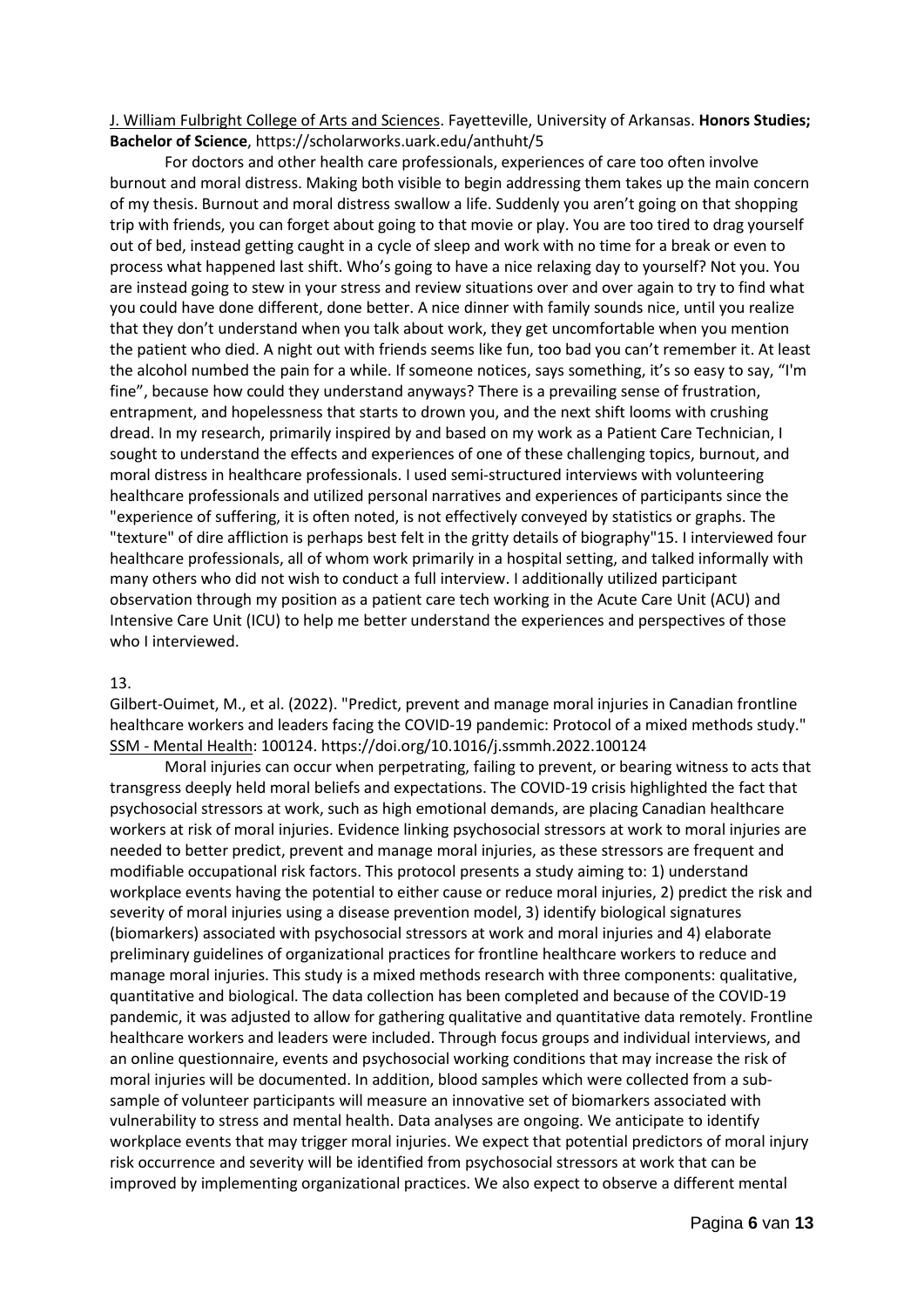health state and biological inflammation signature across workers exposed compared to workers not exposed to psychosocial stressors at work. Based on these future findings, we intend to develop preliminary recommendations of organizational practices for managers. This research will contribute to expand our knowledge of the events in the workplace likely to generate or lessen the impact moral injuries, to build a model for predicting the risk of moral injuries at work, all in the specific context of the COVID-19 health crisis among healthcare workers.

#### 14.

Goldin, D., et al. (2022). "Moral Injury and Telemental Health Services: An Overview on Clinician Impact." Journal of Psychosocial Nursing and Mental Health Services **0**(0): 1-6. doi:10.3928/02793695-20220428-01

Moral injury develops from enduring complex moral conflicts that occur when one's beliefs and values are violated by committing, perpetrating, failing to prevent, or witnessing acts that transgress one's deep moral compass. In response to the coronavirus disease 2019 pandemic and the extraordinary impact to patients and health care systems around the globe, telemental health has rapidly expanded as a means to optimize resource use and comply with social distancing mandates. Social determinants of health, which include financial inequity, have influences on pandemic situations, such as physical distancing and lockdowns, resulting in disproportionate delays in timely mental health diagnosis and management. The current article discusses an overview of how the demands of the pandemic have forced mental health clinicians working in telemental health to face a wide range of complex ethical and moral dilemmas. [Journal of Psychosocial Nursing and Mental Health Services, xx(x), xx-xx.].

## 15.

Haight, W., et al. (2022). "Moral injury experienced by emerging adults with child welfare histories in developmental and sociocultural contexts: "I knew the system was broken."." Children and Youth Services Review **139**: 106537. https://doi.org/10.1016/j.childyouth.2022.106537

This mixed methods research examines moral injury in childhood and adolescence as described by emerging adults with histories of child welfare involvement. Twenty-eight emerging adults (18–25 years) with foster care histories participated in life story interviews, and assessments of exposure to potentially morally injurious events (Moral Injury Events Scale, MIES; Nash et al., 2013). Participants reported on the MIES exposure to potentially morally injurious events during their involvement in the child welfare system as children and adolescents. The most common events described by participants were child maltreatment (82%), adults' failure to protect them (75%), and injury to their identities as individuals worthy of respect, and as members of particular groups (families, ethnic communities) (39%). In addition, most participants reported multiple moral injuries, and moral injuries that were sustained across months or years. Participants' reported responses to these events included: rage, shame, guilt, and feelings of betrayal, vulnerability, confusion and worthlessness. Longer term responses included relationship problems, mental health and substance abuse disorders. Perpetrators of moral injury included parents, substitute caregivers, and child welfare professionals. Events occurred in birth homes, but also in out-of-home placements and social service settings. This study contributes to child welfare by highlighting the voices of young people, and identifying moral as an issue for practice and policy intervention. In so doing, this research also contributes to the literature on moral injury by examining the lived experiences of individuals reporting moral injury, by extending the concept to emerging adults with child welfare histories, and by considering moral injury in developmental and sociocultural contexts.

#### 16.

Hodgson, T. J., et al. (2022). "Correction to: Moral Injury, Betrayal and Retribution: Australian Veterans and the Role of Chaplains." Journal of Religion & Health **61**(3): 2634-2635. https://dx.doi.org/10.1007/s10943-022-01572-y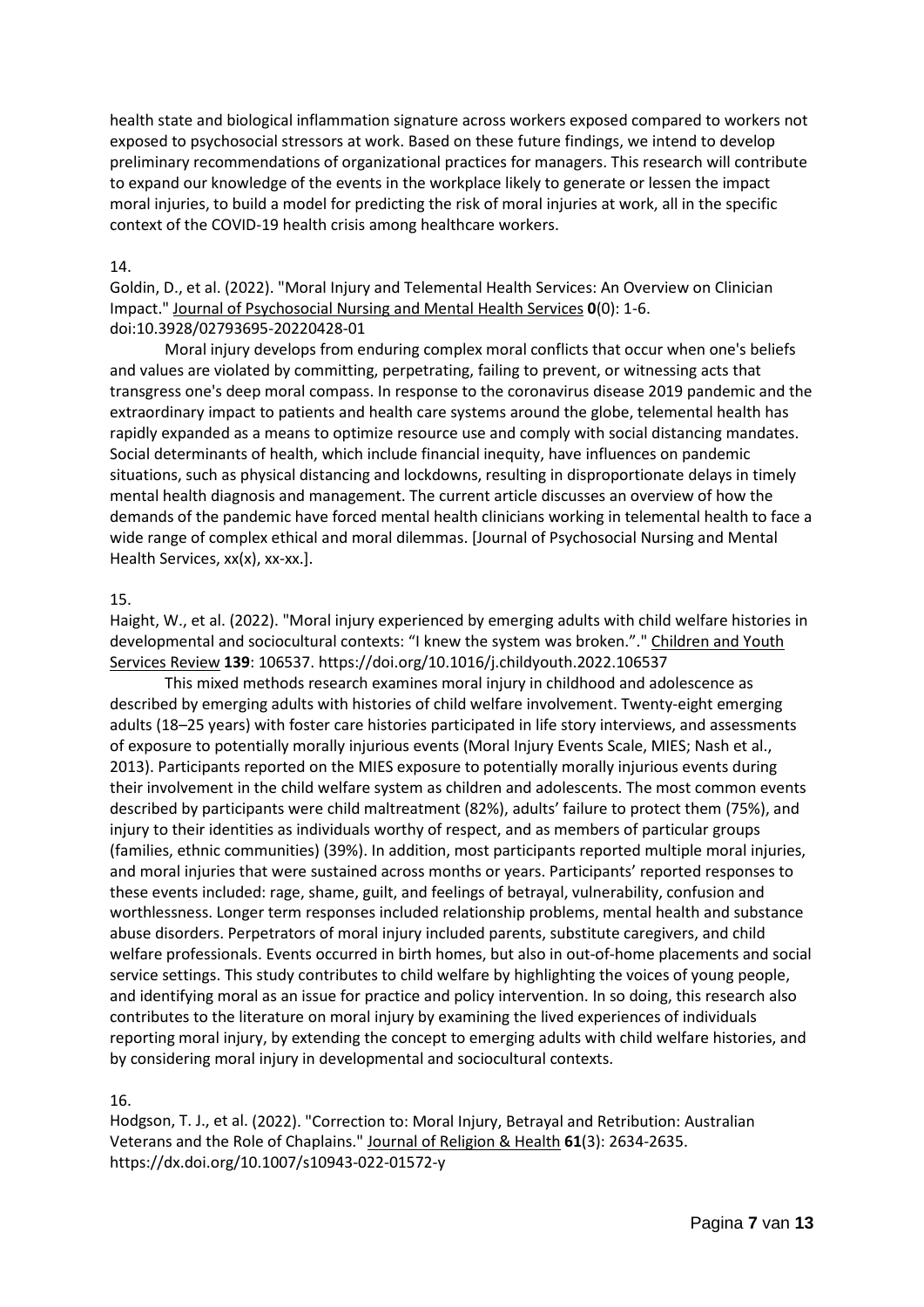#### 17.

Jack, J. (2021). "In war, there are no unwounded soldiers." Kritisk forum for praktisk teologi https://www.kfpt.dk/pub/l1y1qx41

The world has been at war for an extended period; some countries for longer, some shorter. For the US, it's been 20 years- twice as long as the war in Vietnam, four times as long as World War II. Every country's military forces engaged in this Global War on Terrorism have felt the pinch and strain: the longer hours, doing more with less, equipment or units that do not get fully and properly rested or refitted, and never enough training time because operations come first. This is just as true for the Chaplain Corps: with religious services to provide, people to see, comfort to offer, funerals, memorial services, and responses to traumatic events to preside over or get the troops through we find ourselves spread thinly across the battlefield. At the height of the US-led Coalition Iraq war (2003), a documentary was made about the trauma work of medical doctors in the Baghdad Emergency Room. War zone medicine can be absolutely gruesome and traumatic- for both the doctor and patient. But those doctors plainly see their patient's wounds and are able to point to the issue in order to heal it. We Chaplains cope with wounds every day, but they are the invisible variety. These invisible wounds, the spiritual wounds of war, should be of compelling interest to us. Knowledge of these wounds and how to mend them is vital. These invisible wounds are becoming known as Moral Injuries (MI). Military Chaplains can minimize the traumatic and negative spiritual impacts of war on their flock by understanding what MI is, by being able to recognize it in their soldiers, and by considering some of the ramifications of this invisible injury.

#### 18.

Jobe, S. C. (2022). "Rethinking Responsibility: Moral Injury from War to Prison." Political Theology: 1- 15. 10.1080/1462317X.2022.2064095

ABSTRACTA moral injury framework, adapted to the carceral context from veterans' affairs, challenges the concept of ?crime? and why people commit them. Moral injury asserts that human begins are moral agents and that no one violates their own moral code lightly. Healing from moral injury requires individuals and communities to get curious about the matrix of social factors and individual choices involved in any given ?crime,? challenging both individual responsibility and social theory narrations of criminality. This article names the ways that theological and political concepts like sin and crime have been laminated together in the narratives upholding mass incarceration. The moral injury framework challenges the language of this laminated theo-political narrative at all three of its major loci: the naming of moral violation as sin/crime, of people as sinner/ criminals, and of the process of restoration as redemption/rehabilitation thereby opening pathways toward new modes of both thought and practice.

#### 19.

Jones, T. W., et al. (2022). "Religious trauma and moral injury from LGBTQA+ conversion practices." Social Science & Medicine **305**: 115040. https://doi.org/10.1016/j.socscimed.2022.115040

Religion-based LGBTQA + conversion practices frame all people as potential heterosexuals whose gender aligns with their birth sex (in a cisgender binary model of male and female sexes). Deviation from this heterosexual cisgender social identity model is cast as curable 'sexual brokenness'. However, research shows conversion practices are harmful, and particularly associated with increased experiences of abuse, mental health diagnoses, and suicidality. This paper explores their contribution to the particular harms of moral injury and religious trauma, drawing firstly on the foundational moral injury literature to offer a unique conceptual framework of spiritual harm and moral injury, and secondly on a rare qualitative 2016–2021 study of the spiritual harms reported in semi-structured interviews of 42 survivors of LGBTQA + change and suppression practices in Australia. The paper examines the survivors' support needs around the nature and extent of religious trauma and moral injury, to inform services working towards supporting their recovery from such experiences and their resolution of conflicts deeply bound in their sense of self and belonging. It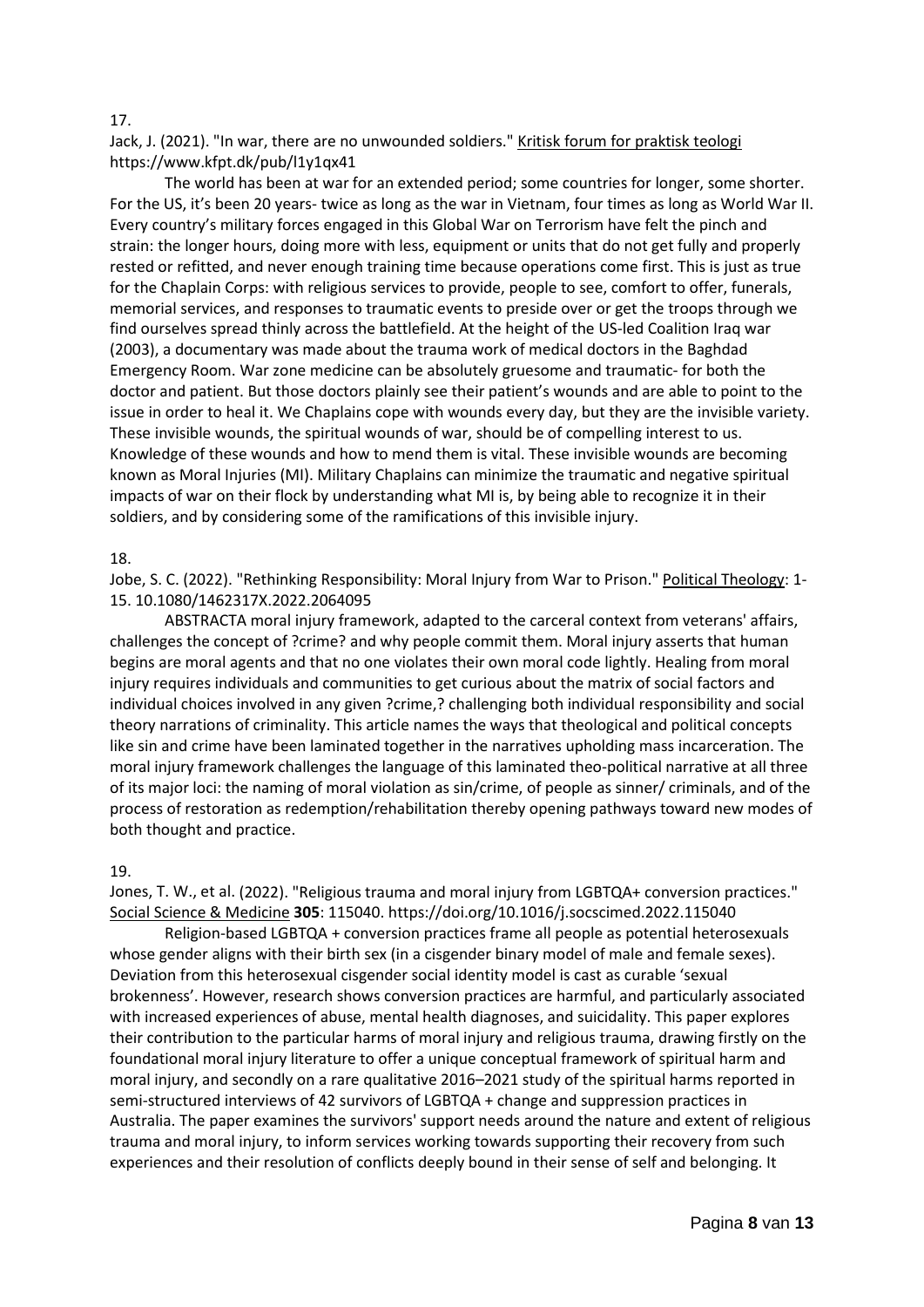argues that impairment of conversion survivors' relationships with religious communities, and religious self-concepts, point to the need for additional improvements in pastoral practice.

#### 20.

Jovarauskaite, L., et al. (2022). "Associations between moral injury and ICD-11 post-traumatic stress disorder (PTSD) and complex PTSD among help-seeking nurses: a cross-sectional study." BMJ open **12**(5): e056289. https://dx.doi.org/10.1136/bmjopen-2021-056289

OBJECTIVES: This study aimed to evaluate how moral injury (MI), traumatic experiences and daily stressors were related to the symptoms of post-traumatic stress disorder (PTSD) and International Classification of Diseases 11th revision specific complex PTSD (CPTSD) symptoms of disturbances in self-organisation (DSO) in a treatment-seeking sample of nurses. DESIGN: A cross-sectional study.

SETTING: Nurses from all regions of Lithuania participated in the study. The data were collected between April and May 2021.

PARTICIPANTS: A total of 206 nurses, mean age 42.34 years (SD=11.68), 97.1% women and with 65% >10 years of work experience.

RESULTS: The prevalence of PTSD and CPTSD in the treatment-seeking sample of nurses was 9.2% and 10.2%, respectively. The results of structural equation modelling indicated an acceptable model fit for the model regarding the links between trauma exposure, daily stressors, MI, PTSD and DSO symptoms, (chi2 (df)=219.718 (123), p<0.001, Comparative Fit Index/Tucker-Lewis

Index=0.937/0.922, root mean square error of approximation (90% CI)=0.062 (0.048 to 0.075), standardised root mean square residual=0.049). MI had a large effect on DSO symptoms, beta=0.667, p<0.001, and a medium effect on PTSD symptoms, beta=0.394, p<0.001. Daily stress but not trauma exposure was significantly related to MI, beta=0.618, p<0.001.

CONCLUSIONS: The prevalence of PTSD and CPTSD in a treatment-seeking sample of nurses inform healthcare administrators, policymakers and medical staff about the demand for psychosocial interventions for healthcare workers focused on stress management to address their daily stressors and mitigate effects on MI or trauma-focused treatments for PTSD/CPTSD.

TRIAL REGISTRATION NUMBER: NCT04817995; Pre-results.

21.

Kalkman, J. P. and T. Molendijk (2021). "The Role of Strategic Ambiguity in Moral Injury: A Case Study of Dutch Border Guards Facing Moral Challenges." Journal of Management Inquiry **30**: 221 - 234. urn:nbn:nl:ui:22-2066/214086

There is widespread agreement that lower level organizational members face moral challenges because their personal values conflict with organizational directions. Yet we argue that intentional strategic ambiguity, too, may lead to moral challenges, particularly among organizational members operating in high-stake situations. Drawing on interviews with border guards deployed during the European migration crisis, we use vignettes to present two coping strategies. First, members may disengage from moral challenges and redefine their work as a clear-cut duty. Second, they may embrace moral disorientation and conflicts, and follow felt moral obligations. Both may lead to ?moral injury.? Moral injury refers to psychological suffering that is engendered by performing, failing to prevent, or falling victim to actions that conflict with one?s moral belief system. We make three theoretical contributions by (a) identifying the roots of moral challenges in strategic decision-making, (b) signaling different coping mechanisms, and (c) challenging pragmatic perspectives on strategic ambiguity.

22.

Kendall-Tackett, K. and C. T. Beck (2022). "Secondary Traumatic Stress and Moral Injury in Maternity Care Providers: A Narrative and Exploratory Review." Frontiers in Global Womens Health **3**: 835811. https://dx.doi.org/10.3389/fgwh.2022.835811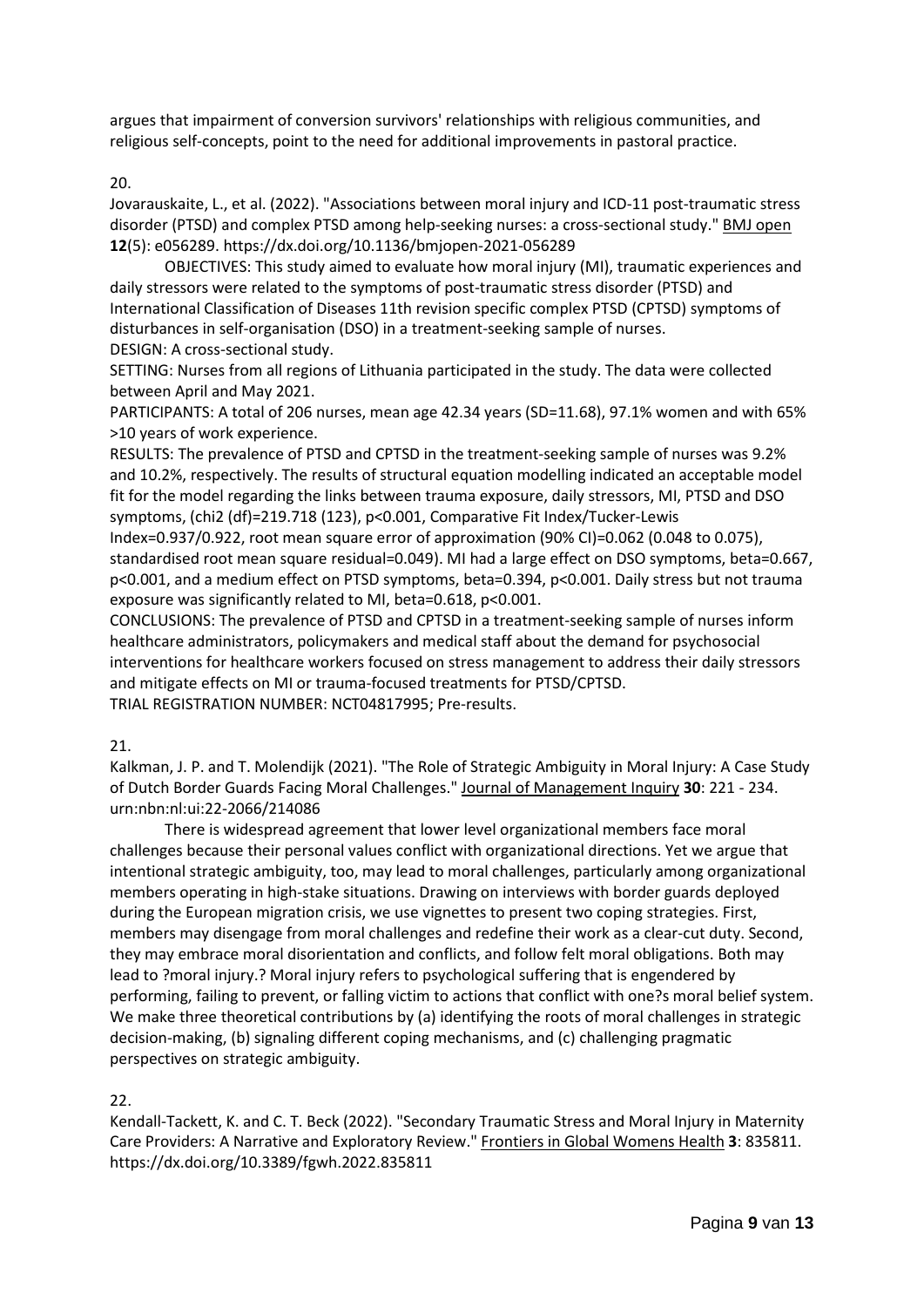Introduction: A significant percentage of maternity providers have experienced secondary traumatic stress following a traumatic birth. Previous studies identified it as an issue, but this literature review is 5-9 years old. In addition, the construct of moral injury has significantly increased our understanding of secondary trauma for military veterans. In the wake of COVID-19, this construct also applies to healthcare providers.

Objectives: The present article updates these reviews and compares findings for three groups: labor and delivery nurses, midwives, and obstetricians. The second portion of this review re-examines previously published qualitative research to determine whether moral injury might more accurately describe the experiences of maternity personnel.

Methods: A comprehensive review of PubMed, Scopus, Web of Science, PsychINFO, and CINAHL was conducted in June 2021 using search terms such as compassion fatigue, secondary trauma, moral injury, labor and delivery, nurses, midwives, and obstetricians. Forty articles were identified, but only 16 focused on secondary trauma or moral injury.

Results: Secondary trauma is a significant concern affecting at least 25% of maternity staff. However, some countries have very low rates, which correspond to low rates in childbirth-related trauma in mothers. Secondary trauma can lead to several symptoms, including re-experiencing, avoidance, negative changes in mood and cognitions, and hyperarousal, which can cause significant impairment. As a result, many providers decide to leave the field in the wake of a traumatic birth. The incidence of moral injury is unknown, but a re-examination of previously published qualitative data suggests that this construct, generally used to describe combat veterans, does describe some of what providers have reported. Acts of omission, i.e., failure to stop the harmful acts of others had longterm negative effects on labor and delivery nurses, consistent with data from military samples. Two possible mediators were proposed: hierarchical and gendered relationships in hospitals and agency of care.

Conclusion: The effects of traumatic birth on providers can be severe, including possible psychological sequelae, impaired job performance, and leaving the field. Moral injury expands upon the construct of secondary traumatic stress. This construct better describes the experiences of maternity staff in non-primary roles who witness traumatic births and are often haunted by events that they could not prevent, but often question whether they should have.

#### 23.

Kondrath, S. R. (2022). "Moral Injury and Spiritual Distress: Clinical Applications in Interdisciplinary, Spiritually Integrated Interventions." Current Treatment Options in Psychiatry. 10.1007/s40501-022-00263-5

Spiritual distress (SD) can be a critical component of moral injury (MI), which is not often assessed or treated. This article offers suggestions for including SD to improve clinical outcomes. Since MI and SD are multifaceted experiences, it is vital to address them with an interdisciplinary approach.

#### 24.

Konopasky, A., et al. (2022). The Philosophy of Agency: Agency as a Protective Mechanism Against Clinical Trainees' Moral Injury. Applied Philosophy for Health Professions Education. M. E. L. Brown, Springer**:** 157-171.10.1007/978-981-19-1512-3\_11

The exercise and experience of agency—the process of using one's resources to intentionally determine and pursue goal-directed actions amidst constraints—are critical for health professions trainees. Agency in health professions education (HPE) has been linked to feedback, assessment, and learner growth and development. One threat to trainee agency receiving increasing scholarly attention is moral injury: guilt, shame, or profound distress caused by violating one's values under stress. In this chapter we illustrate how theories of agency can powerfully support examination and prevention of HPE learners' moral injury. We begin by setting out the problem of moral injury with a case drawn from critical care medicine. We then address the problem of moral injury by drawing on two philosophical approaches to agency: (a) what moral and postmodern philosophers have said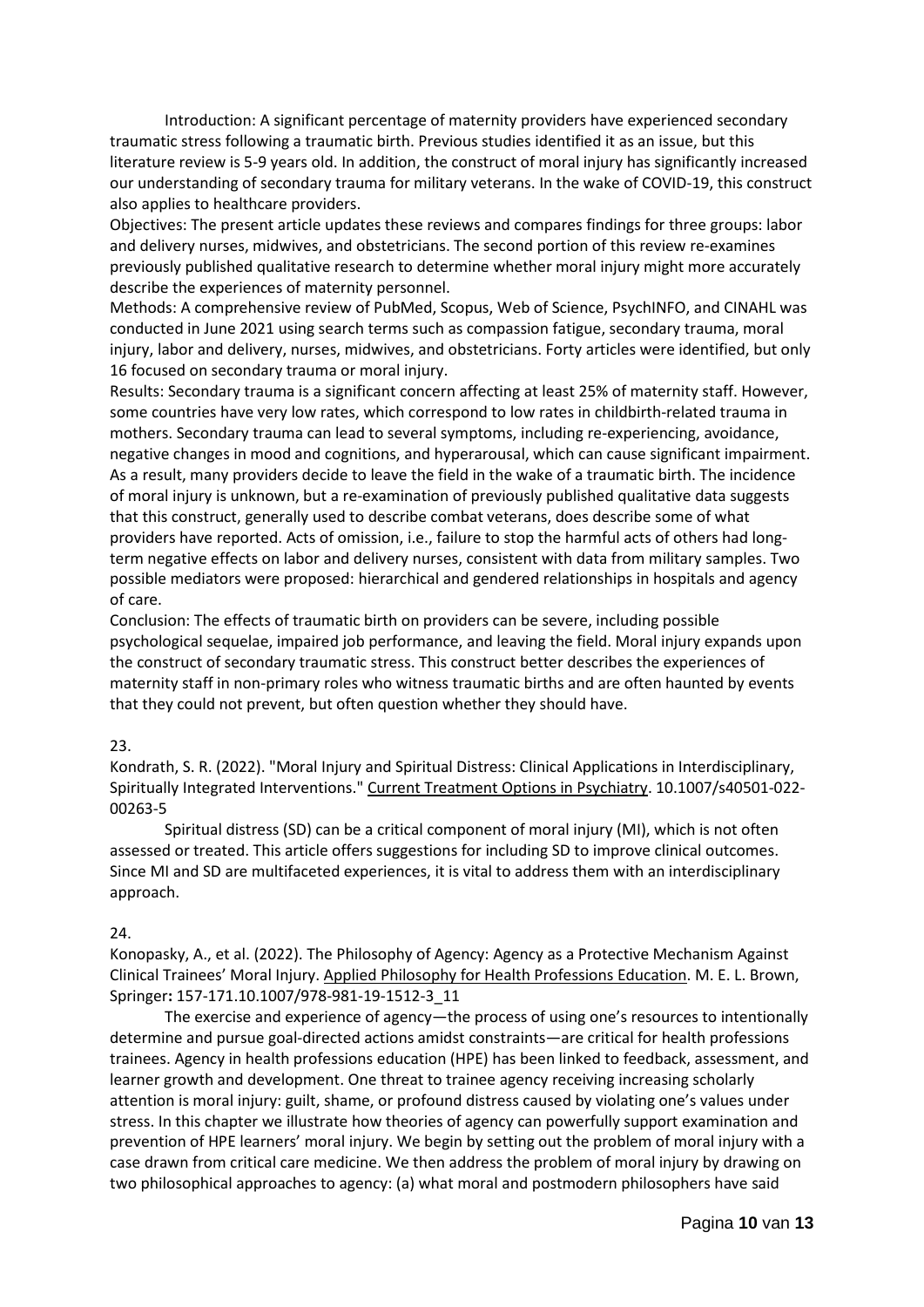about what it means to exercise agency amidst the potential constraints of other agents of social and institutional structures and (b) what phenomenological philosophers have said about what it means to have a sense of agency amidst these constraints. We conclude by offering suggestions for how instructors can better support learners' agency to prevent moral injury and how a nuanced view of agency can shape HPE research and practice.

#### 25.

Maguen, S. and B. J. Griffin (2022). "Research Gaps and Recommendations to Guide Research on Assessment, Prevention, and Treatment of Moral Injury Among Healthcare Workers." Frontiers in psychiatry Frontiers Research Foundation **13**: 874729. https://dx.doi.org/10.3389/fpsyt.2022.874729

Healthcare workers face numerous occupational stressors, including some that may challenge personal and shared morals and values. This is particularly true during disasters and crises such as the COVID-19 pandemic, which require critical decisions to be made with little time and information often under personal distress and situational constraints. Consequently, healthcare workers are at risk for moral injuries characterized by stress-related and functional impacts. Although research on the evaluation and treatment of moral injury among military veterans burgeoned in the recent decade, addressing moral injury in healthcare workers and other civilians remains an important gap. In this perspective piece, we identify research gaps and make recommendations to advance future work on assessment, prevention, and treatment of moral injury in healthcare workers. We draw on empirical studies of moral injury in veterans, limited studies of moral injury in health professionals, and our clinical experiences with healthcare workers affected by moral injury.

#### 26.

Norman, S. (2022). "Trauma-Informed Guilt Reduction Therapy: Overview of the Treatment and Research." Current Treatment Options in Psychiatry: 1-11. 10.1007/s40501-022-00261-7

The purpose of this review is to describe Trauma-Informed Guilt Reduction Therapy (TrIGR), the Non-Adaptive Guilt and Shame (NAGS) model that underlies TrIGR, and the research supporting the use of TrIGR to treat the guilt and shame components of moral injury. TriGR is a 6-session individual psychotherapy that helps clients consider their role in the traumatic event and find constructive ways to express important values, so that they no longer need to express values by suffering through guilt and shame.

#### 27.

Prior, J. (2022). "Halfway Around The World, Echoes Of Physician Moral Injury." Health Affairs **41**(5): 769-772. https://dx.doi.org/10.1377/hlthaff.2021.01621

A physician seeks respite from the injustice of US care delivery but encounters familiar signals of system failure abroad.

#### 28.

Ross, B. D. (2022). Responding to Wounds of the Soul: American Law Enforcement, Moral Injury and Religious Coping. Department of Community Care and Counseling; School of Behavioral Sciences. Lynchburg, VA, Liberty University. **Doctor of Education (Ed.D.)**,

https://digitalcommons.liberty.edu/cgi/viewcontent.cgi?article=4715&context=doctoral

The concepts of moral injury and religious coping are inherently entwined, based on the common reaction of many to turn to religion when faced with stressors. Specifically, Koch (2010) suggests religion is a common means by which individuals, including police officers, may try and cope with their occupational stress. In consideration of the current focus on police mental health and wellness, examining the literature related to moral injury, religious coping and American law enforcement officers serves as a viable first step in conducting further research. Furthermore, based on the extremely limited body of literature on the aforementioned subject(s) independently, and to an even more limited degree when considered together, the instant research sought to contribute to the base knowledge of the prevalence of moral injury in American law enforcement officers and how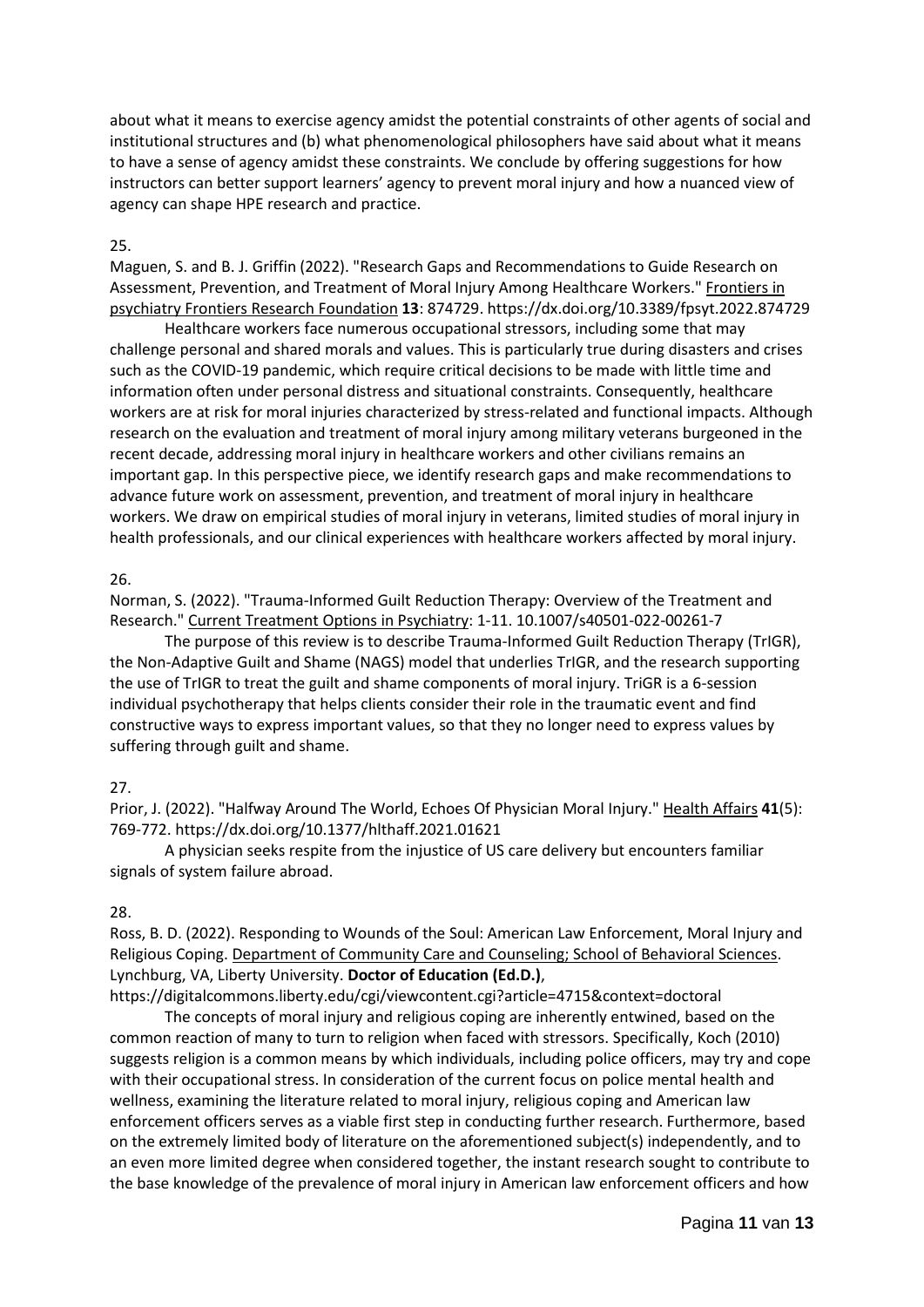specific variables (such as years of service, position, rank, religious affiliation, etc.) may have effect on the existence of moral injury and, additionally, how religious coping may be related to those levels of moral injury. In empirically examining the prevalence and characteristics of moral injury in law enforcement officers, the instant study positions itself within the primary research centered around moral injury and law enforcement officers and satisfies the recommendations of those who have conducted prior research on the topics, building on the slim foundation now existing and contributes to positive progress related to law enforcement mental health and wellness, which can impact a variety of outcomes (including officer self-harm/suicide, job performance, use of force, etc.). Furthermore, a foundation is be laid for future research on religiosity of American police officers, especially regarding how religious coping may be utilized to counter moral injury.

#### 29.

Simmons-Beauchamp, B. and H. Sharpe (2022). "The Moral Injury of Ineffective Police Leadership: A Perspective." Frontiers in Psychology **13**: 766237. https://dx.doi.org/10.3389/fpsyg.2022.766237

Research suggests that Canadian police officers are exposed to trauma at a greater frequency than the general population. This, combined with other operational stressors, such as risk of physical injury, high consequence of error, and strained resources, can leave officers less resilient to organizational stressors. In my experience, a significant and impactful organizational stressor is ineffective leadership, which include leaders who are non-supportive, inconsistent, egocentric, and morally ambiguous. Ineffective leadership in the context of paramilitary police culture has been recognized as psychologically distressing. Further, moral injury may result when leadership fails to meet officers' needs, expectations, and values. Ineffective leadership and resulting moral injuries are an understudied area in the literature. This review will help provide a comprehensive context of policing and the impact of ineffective leadership on police mental health.

## 30.

Teays, W. (2022). The Ethics of Drone Killings and Assassinations. Ethics in the AI, Technology, and Information Age. M. Boylan and W. Teays. London, Rowman & Littlefield**:** 257-276, https://books.google.nl/books?id=9w9sEAAAQBAJ&dq=The+Ethics+of+Drone+Killings+and+Assassina tions++W+Teays&lr=&hl=nl&source=gbs\_navlinks\_s

… The moral injury they suffer may scar them for years. According to Peter W. Singer, … But dreams may turn to nightmares as the moral injury begins to fester. In time, drone pilots pay a … protect civilians, but also to minimize the risk of moral injury to …

#### 31.

Thomas, T. (2022). "When burnout is moral injury." MDedge | Psychiatry.

https://www.mdedge.com/psychiatry/article/254760/ptsd/when-burnout-moral-injury

Several years have passed since I stood among a cohort of eager medical students wearing regalia that signaled a new beginning. Four years of grueling study culminated in a cacophony of unified voices, each reciting a pledge that I had longed to take since early adolescence. Together we celebrated, triumphant despite innumerable exams and various iterations of the Socratic method – all under the guise of assessing knowledge while in truth seeking to insidiously erode the crowd of prospective physicians. Yet our anxiety and uncertainty melted away as names were called, hands firmly clasped, and tassels transposed. For a moment in time, we stood on the precipice of victory, enthusiastic albeit oblivious of the tremendous obstacles that loomed ahead.

# 32.

Trifunovic-Koenig, M., et al. (2022). "Validation of the German Version of the Moral Injury Symptom and Support Scale for Health Professionals (G-MISS-HP) and Its Correlation to the Second Victim Phenomenon." International Journal of Environmental Research & Public Health [Electronic Resource] **19**(8): 16. https://dx.doi.org/10.3390/ijerph19084857